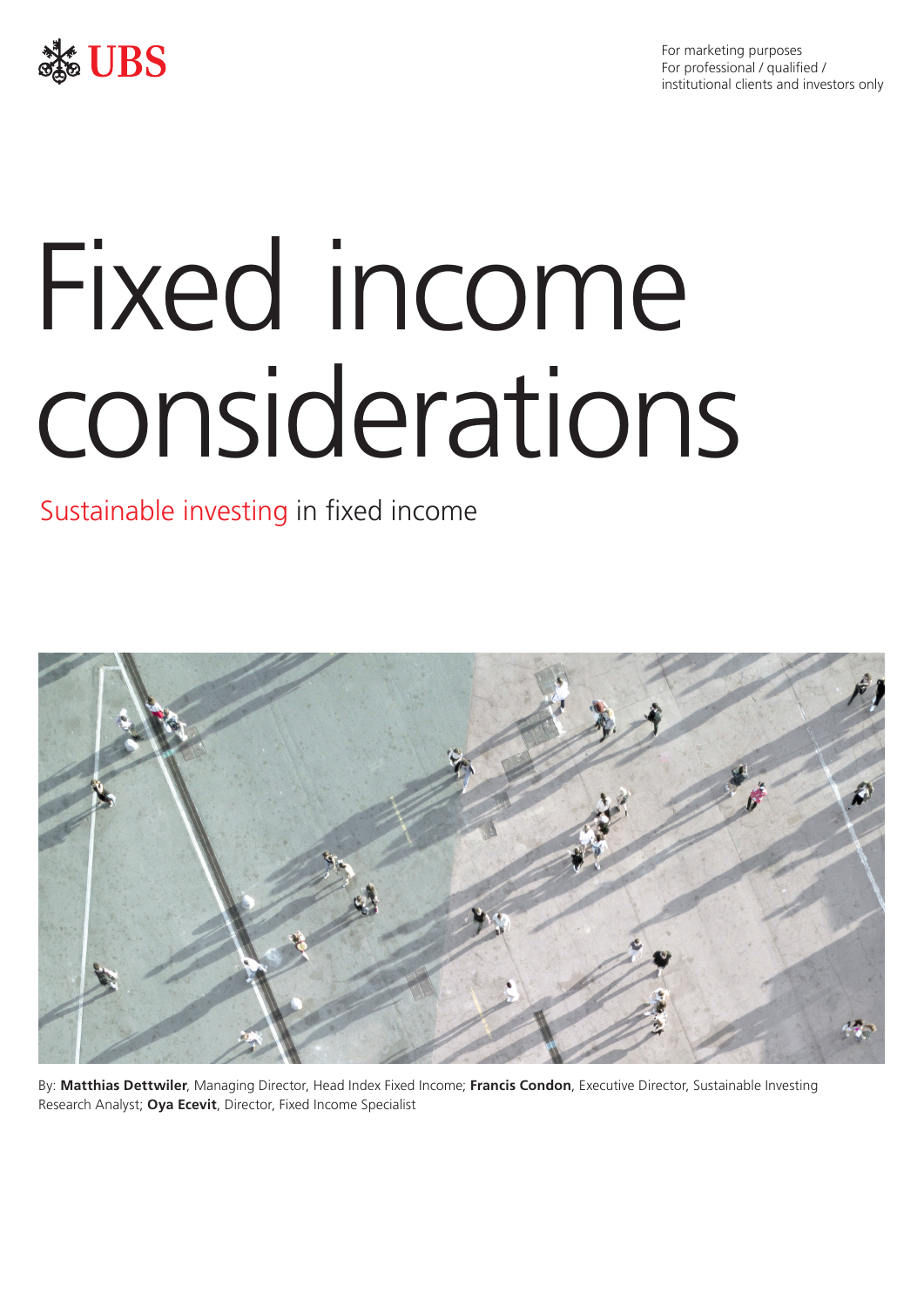# Executive summary

Interest in incorporating environmental, social and governance (ESG) considerations into investment decisions has increased substantially over recent years and this is now moving beyond the more traditional domain of the equity markets and into fixed income. This paper examines the drivers behind this trend, what ESG integration means for fixed income investors, how the ESG corporate universe compares with a traditional one, and why investing in green bonds is not as simple as one may think.

- –Bonds comprise a key constituent of institutional investors' portfolios and applying ESG principles to fixed income investments is an understandable evolution arising from investors' demands for broader ESG integration, reinforced by growing regulatory and fiduciary pressures.
- Analyzing the inherent challenges in addressing ESG issues in fixed income starts with the fundamental differences between fixed income and equity asset classes. This includes the focus on default risks, maturity considerations and bondholders' rights.
- Increasing levels of corporate disclosure and the expansion of corresponding coverage by ESG data providers have provided a starting point for the deeper integration of ESG considerations into fixed income. In our opinion, the next significant step is incorporating the effect of this in the overall credit assessment.
- Greater ESG integration in the investment approach helps to establish the foundation for sustainable themed investing.
- Effective management of green bond portfolios demands strong understanding of index universe and construction. The differences between indices can be substantial and index analysis is essential.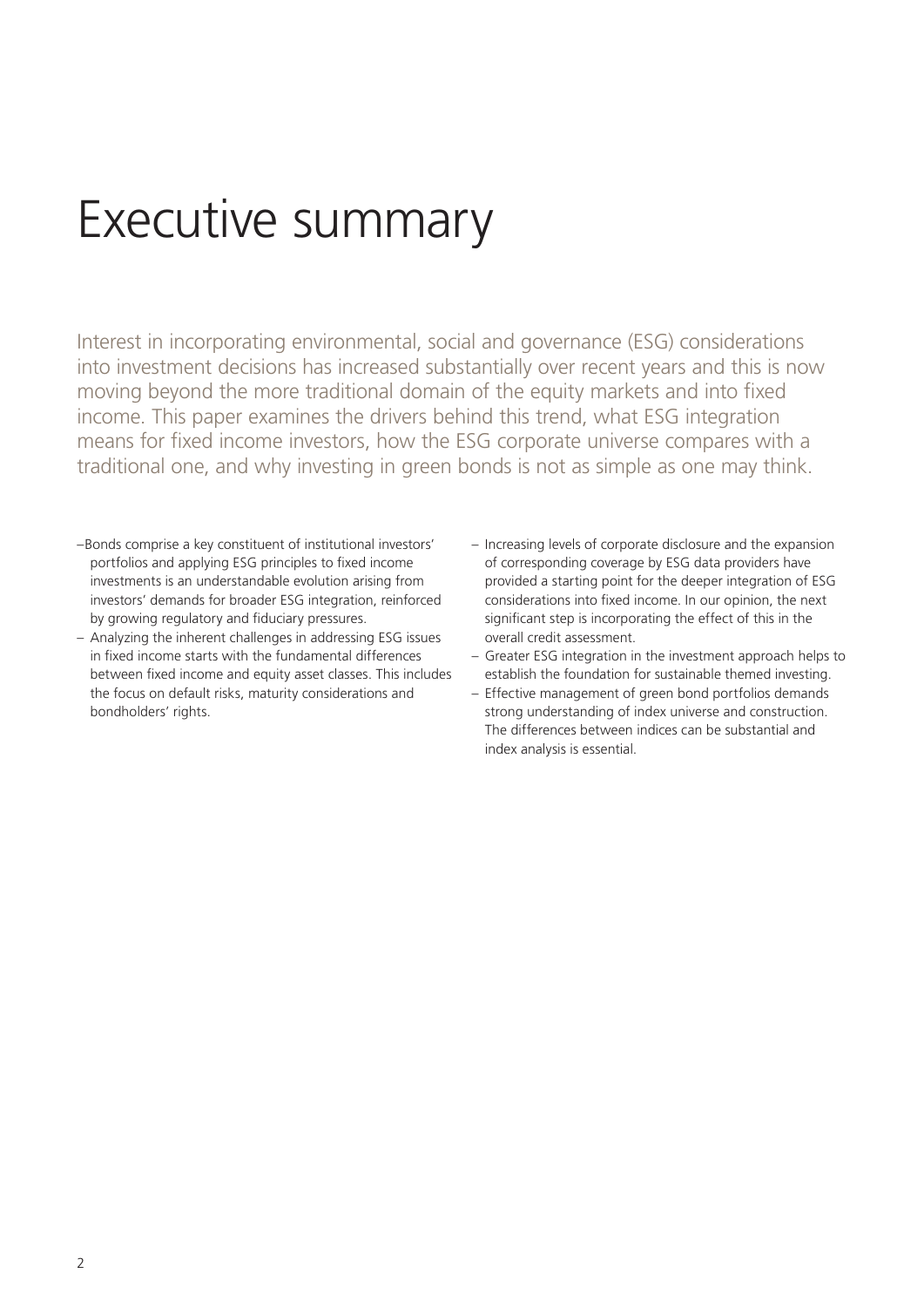### **Fixed income is evolving towards ESG integration**

Historically, the integration of sustainability considerations in finance has been more prevalent in listed equities than in fixed income. This lag in investors implementing ESG considerations within their fixed income investment processes has been due to a variety of reasons. These include the role of ESG in credit ratings, the limited availability of sustainability indices against which to benchmark performance, and the challenges in engaging with issuers. At UBS Asset Management (UBS-AM), we observe that this is now quickly changing.

Investor interest in broad ESG investments has been rising steadily over the past three decades. This is now being underpinned by the clear support of policymakers via initiatives, such as the European Commission's High-Level Expert Group on Sustainable Finance.

In a recent report published by the World Bank in conjunction with the Government Pension Investment Fund (GPIF) of Japan, "Incorporating Environmental, Social and Governance (ESG) Factors into Fixed Income Investments", the authors chart the spread of ESG investing beyond its traditional domain of the equity markets to other asset classes, including fixed income. As the report highlights, given the fact that bonds comprise a key constituent of institutional investors' portfolios, investor interest in applying ESG principles to fixed income investments is hardly surprising, particularly as regulatory and fiduciary pressures increase. Greater levels of corporate disclosure, as well as the expansion of corresponding coverage by ESG data providers, have also provided a starting point for integrating ESG into fixed income. ESG data and ratings are now available for almost all investment grade credit issuers as well as a large proportion of high yield issuers. At the same time, there have been several important innovations in fixed income, including the rise of green bonds, the emergence of social bonds, and unique partnerships, for example the collaboration between the World Bank and UBS to provide lower risk sustainable investment alternatives to high grade fixed income investments. These innovations give investors the ability to allocate more private capital to sustainable fixed income instruments.

In our opinion, the next significant step is the integration of sustainability considerations into the overall credit assessment. This moves sustainability beyond a niche investing activity with significant implications for mainstream investors who are looking to implement sustainability in their credit portfolios.

### **Unique challenges to addressing ESG in fixed income**

Any analysis of the challenges inherent in addressing ESG issues in fixed income must start with the fundamental differences between the fixed income and equity asset classes and the reasons why equity approaches cannot simply be replicated within fixed income.

The key difference between fixed income and equity investors is the fixed income orientation towards managing downside default risk and the equity orientation towards upside appreciation. However, at the more granular level of analysis, the range of considerations which must be incorporated and accounted for is wide in fixed income. These were highlighted by the GPIF/World Bank Group report cited earlier. We would particularly draw attention to:

- The duration/maturity of fixed income investments. Bonds can only be held for a predefined period, whereas an equity holding can potentially be held in perpetuity.
- The place of fixed income instruments in the capital structure of the company. This differs from that of equity investments given differing layers, such as senior, subordinated debt, hybrid etc.
- Bondholders' rights, which differ from those of shareholders, especially with respect to voting and engagement.
- Sovereigns, quasi-sovereigns, supranational, agency issuers and asset-backed securities are all important segments in fixed income.

We believe that these challenges can only be overcome by pursuing sustainability integration at a more fundamental level than the application of third-party scores that are widely available in the market today.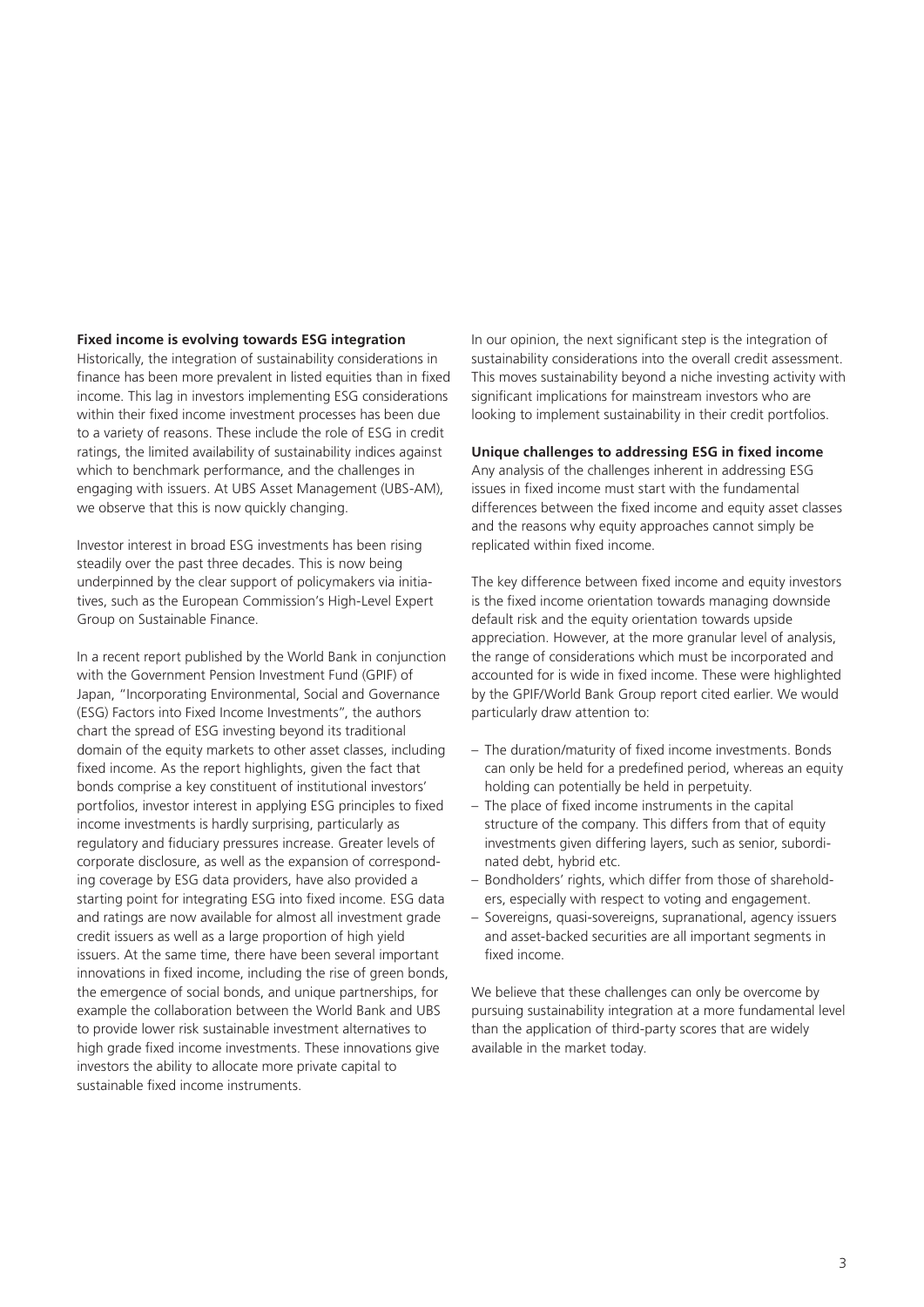### **What impact does ESG investing have for all fixed income investors?**

Until recently, only a few investors and asset managers focused on sustainability-themed investments and most market participants did not consider ESG as an impactful factor in their investment process. However, the substantially increased demand from investors and offering by asset managers have created a new trend. Despite rising interest, many market participants still do not believe that sustainability factors have a direct effect on their fixed income strategies. However, we believe the market is evolving rapidly and at UBS-AM, we are not only looking to offer a wide range of sustainable strategies, but actually are shifting the investment analysis and strategy towards sustainability.

The evolution of the investment process typically starts with integrating sustainability into credit analysis. Credit analysts incorporate ESG factors into company analysis and their assessment of creditworthiness. Subsequently, portfolio managers utilize this integrated analysis, combining it with their own relative value assessment while implementing their investment strategy with a clear aim of delivering sustainable performance versus any index (standard or sustainable).

As a result, we foresee that the further ESG integration becomes mainstream, the more ESG factors will become a performance driver and reflect in the total return of client portfolios. As the goal is to channel capital into sustainable issuers and projects, it is important for investors to form a forward-looking view rather than looking for historical, long-term patterns based on past market behavior. The more ESG factors are incorporated and weigh in the investment process, the more market impact these factors will eventually have. Firms that need to raise debt will be under pressure to follow ESG standards to be able to attract a growing number of sustainability-focused investors.

There are various active and passive approaches to implementing sustainability in fixed income strategies. There has been a substantial increase in sustainable strategies in tailor-made funds, segregated mandates and ETFs alongside actively managed strategies. We envisage that increasing demand will fuel further product innovation. UBS-AM has a leading role in the industry, as our approach is to integrate ESG factors in the investment process to be able to offer sustainable strategies managed both actively and passively.

However, we believe the market is evolving rapidly and at UBS-AM, we are not only looking to offer a wide range of sustainable strategies, but actually are shifting the investment analysis and strategy towards sustainability.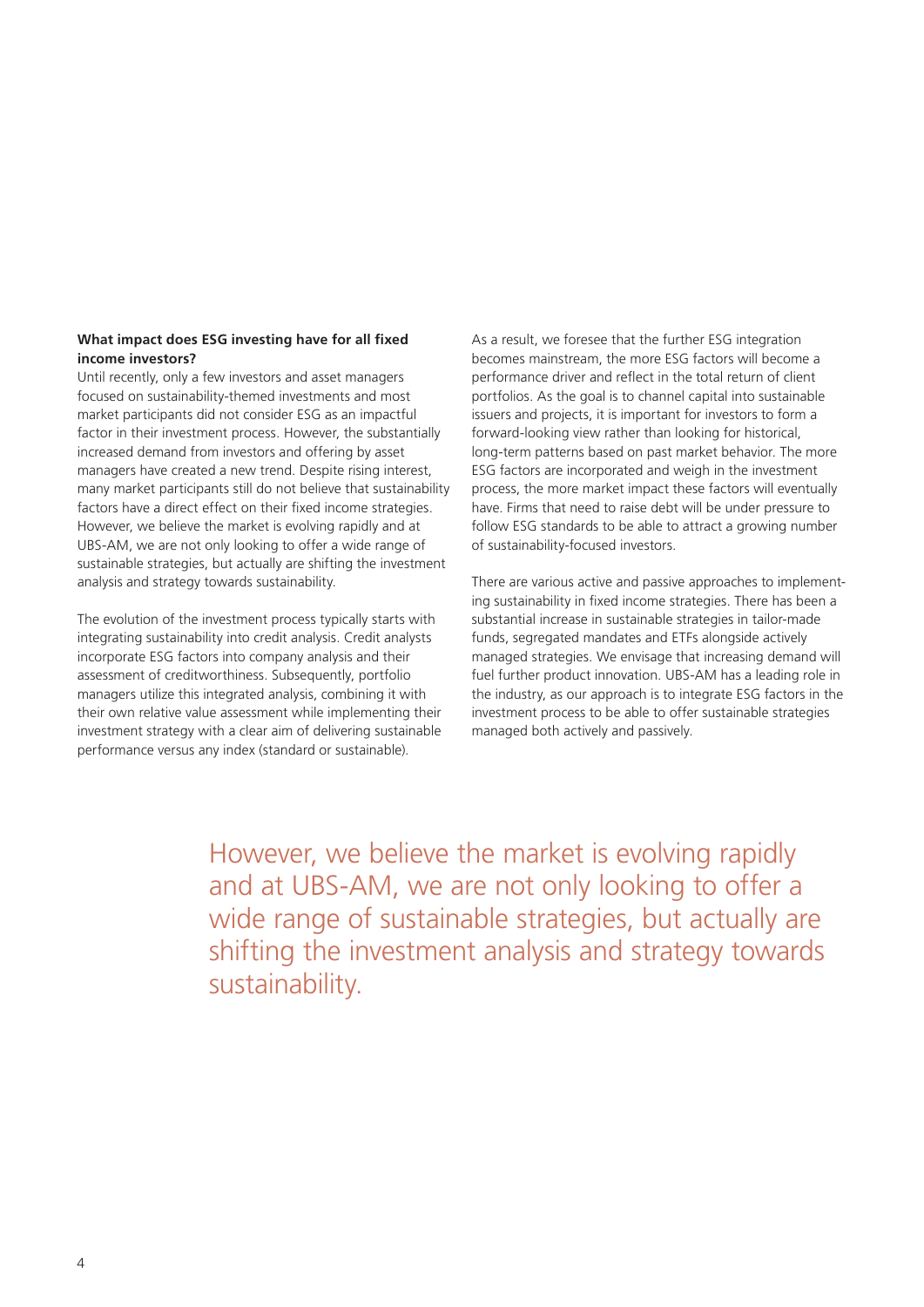Exhibit 1 below illustrates various approaches to sustainable fixed income investing.

The most basic and longstanding form of sustainable investing is exclusionary strategies. Our clients have been providing us with lists of sectors, companies or business practices that do not meet certain social, environmental or ethical criteria, prohibiting investments. Exclusions have been more effective in equities than fixed income. This approach allows investors to use a standard index and have minimal impact on benchmark relative returns. It's important to note that large exclusion lists lead to further divergence from index returns, especially if large sectors are excluded that cannot be compensated within the remaining eligible universe.

ESG integration into the investment process starting from credit research is the foundation for sustainable themed investing. This approach entails incorporating ESG factors and considerations into the fundamental credit analysis and provides deeper risk analysis, adding another dimension. We further detail our approach to integration in the next section.

The more sophisticated approach to sustainable investing is sustainability-focused strategies. These types of strategies follow a best-in-class or positive screening approach, where portfolio managers invest in issuers with high sustainability ratings and/or profiles. If this is the preferred approach. the manager will have to focus on sustainability and the impact on the portfolio will be more than just exclusions. On a passive basis, this approach can be implemented via ESG-compliant indices. The index offering has proliferated not only from major index providers but also from new providers, so investors are now faced with a growing number of indices with very different rules for index construction. Therefore seeking assistance for index analysis and selection has become essential and is often delegated to asset managers who have the necessary resources and experience to provide an in-depth analysis. Consequently, index licensing costs are not negligible as it is an area of growing focus.



### Source: UBS Asset Management.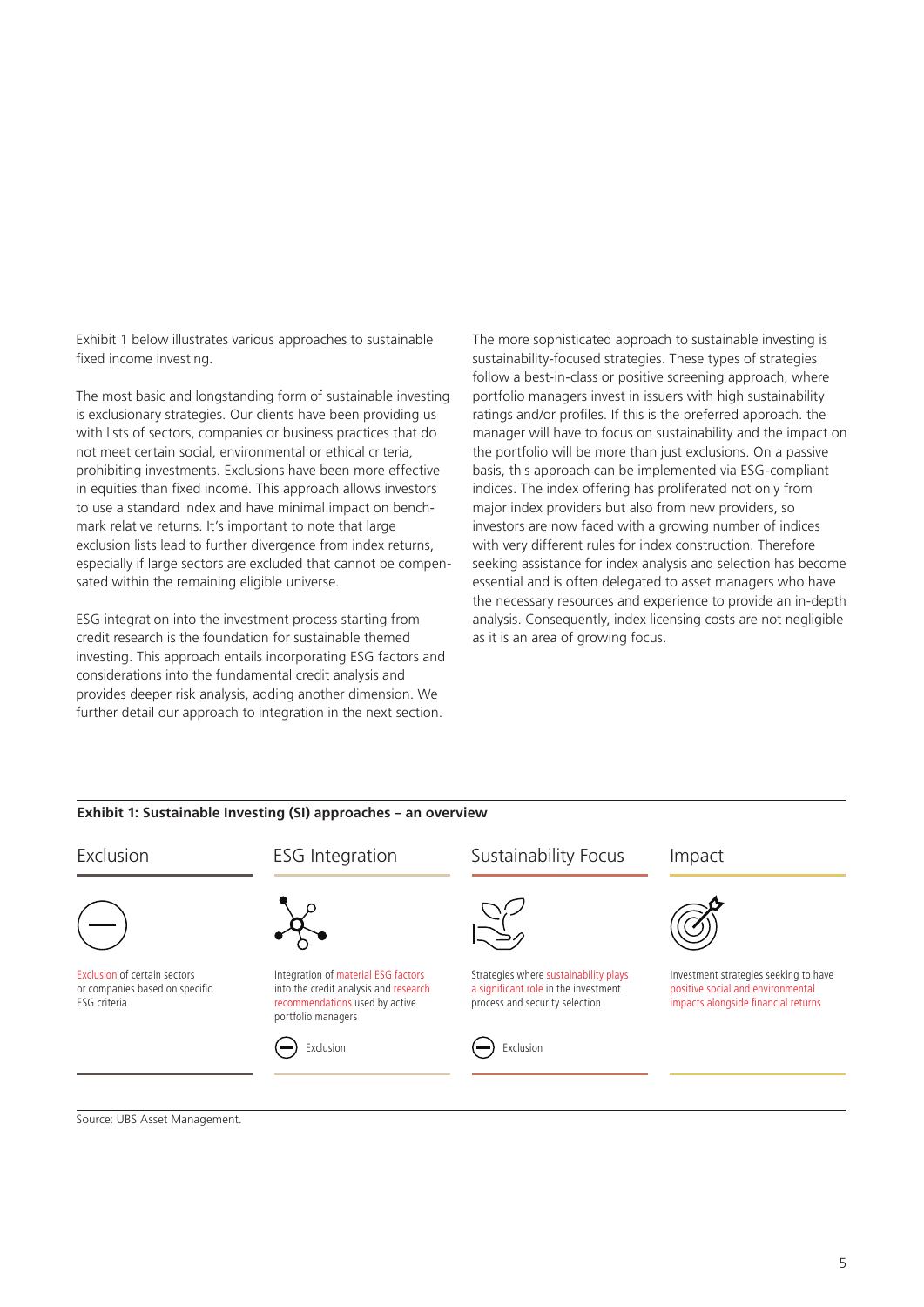The biggest impact fixed income investors can achieve is via investing in securities that have a direct link to a sustainable project, such as green bonds where the proceeds are used to fund specific sustainable projects. We will provide further thoughts on these bonds below. Another alternative would be to invest in asset-backed securities where the proceeds directly finance sustainable investments. These are the purest ways of impact investing in publicly-traded fixed income markets. Direct lending and loans are excluded from analysis given the limited accessibility to a broad base of investors.

The UN Principles for Responsible Investment (PRI) define integration as "the analysis of all material factors in investment analysis and investment decisions, including environmental, social and governance (ESG) factors."

### **Integrating ESG: Focusing on fundamentals**

The UN Principles for Responsible Investment (PRI) define integration as "the analysis of all material factors in investment analysis and investment decisions, including environmental, social and governance (ESG) factors." Unfortunately, the concept of "integration" of sustainability is, in our view, often used too broadly in the industry to refer merely to the application of sustainability data or ratings in the investment process. We believe, this is due to three misunderstandings regarding the nature of third-party sustainability ratings that are widely used in the industry and their place in the integration of sustainability.

Firstly, there is often a belief within the field of responsible investment (RI) that simply applying ESG Ratings based on some form of screening represents sustainability integration.

In our opinion, this view fails to recognize the role of ESG research providers as providers of information and data rather than investment analysis. Without question, the data sets created by large ESG providers, such as MSCI, Thomson Reuters and Sustainalytics represent an essential and invaluable service for the industry. The task of collecting ESG information and providing it in a consistent and usable format should not be underestimated, given the challenges posed by inconsistent and often voluntary sustainability reporting by companies around the world.

However, while this data access represents an essential first step, the ratings that often accompany this data do not constitute forward-looking recommendations but rather screenings based on historical information. Such ratings are derived from publicly reported information by companies, as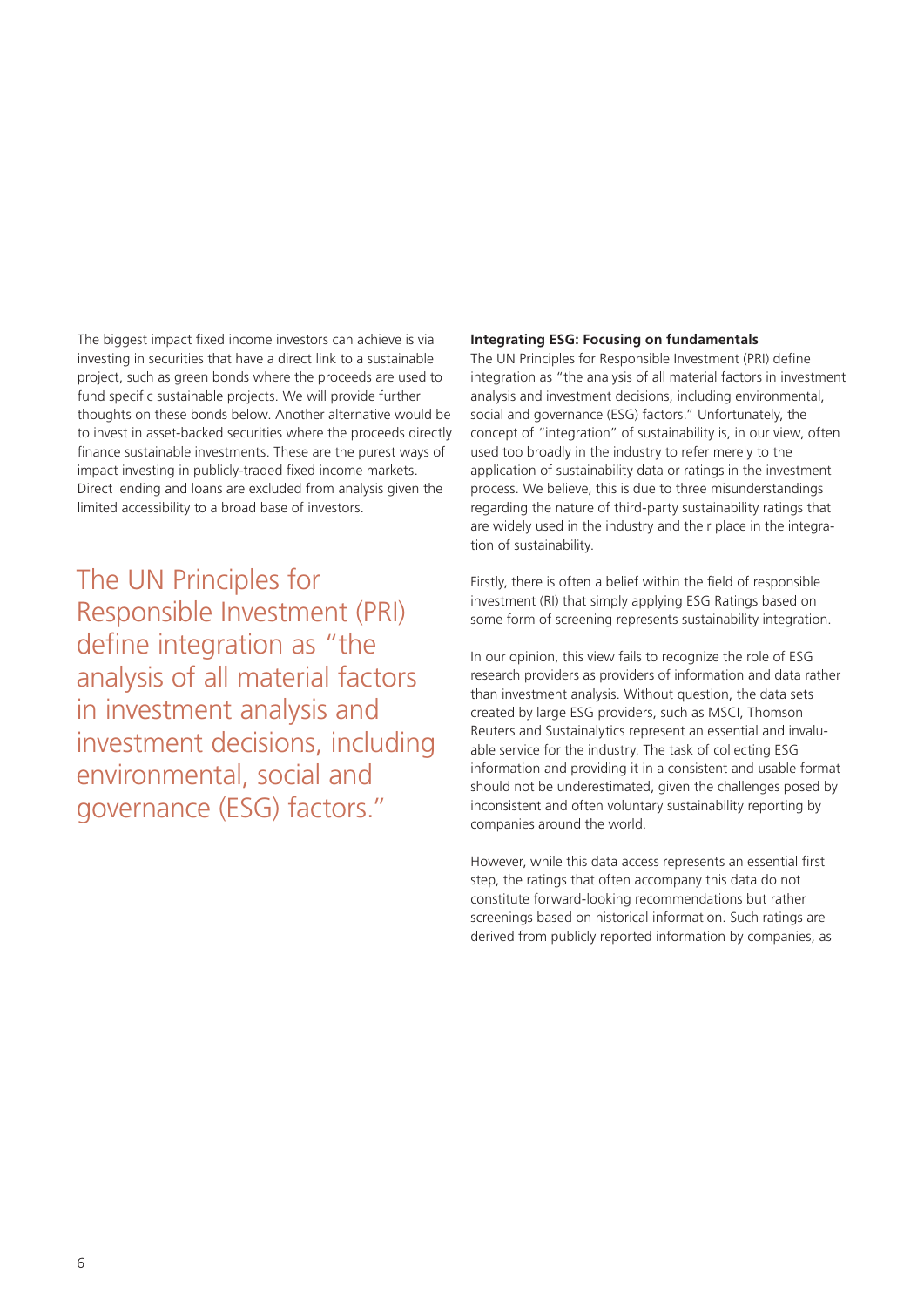well as news controversies available in the public domain. By their very nature, they are historical in orientation, generally providing an assessment of what has happened, rather than giving a viewpoint on progress and what is likely to occur in the future.

Secondly, while the issue of financial materiality has been widely discussed, we view third-party rating frameworks as too broad to be immediately applicable to an investment process. Given the wide range of parties that rating providers serve, the topics covered in their sustainability ratings address not only financially material information but also data and criteria that are employed for ethical screening. Furthermore, these ratings attempt to cover sustainability information that is applicable to both fixed income and equities. And while there is clearly overlap in terms of the information required, the ratings fail to address the specific needs of fixed income investors, in particular with respect to their greater focus on downside risk.

Thirdly, and most fundamentally in our view, sustainability ratings provide an assessment, which is separate from the financial analysis of the company itself. By definition, this must be the case given that they come from third-party ratings providers who work independently from the investment process. Consequently they do not cover the financial impact of material sustainability issues on the actual financial assessment, and can therefore only be useful from an investment standpoint when applied to the fundamental credit assessment. In short, while sustainability ratings play an important and crucial part in sustainability integration, incorporating this information within investment recommendations requires the additional and crucial application of this information by the credit analysts and portfolio managers themselves.

At UBS-AM, we have taken the decision that ESG integration is strongest when the credit analysts sit at the heart of it. UBS-AM's fixed income team includes over 25 credit analysts averaging over 25 years of industry experience covering investment grade, sovereigns, high yield and emerging markets. This team is located in various centers including Chicago, Zurich, London, Singapore, and Sydney.

Our credit analysts are at the center of ESG integration in fixed income because we believe they are best placed to make use of their in-depth knowledge of issuers and experience in fundamental analysis to provide the context in which to consider sustainability issues. They aggregate quantitative and qualitative data, consider its relevance and materiality, put it into an appropriate recommendation framework, and then also make judgements based on sometimes incomplete and imperfect information. Analyzing ESG issues requires the same skills, albeit from a different starting point, a different set of conditions and sometimes divergent conclusions.

Crucially though, UBS-AM credit analysts make forward-looking judgements. This applies as much to ESG issues as to financial ones, and as such, distinguishes their work from pure ESG data gathering or scoring discussed earlier in this paper. While the current level of sustainability profile and performance of an issuer is an important starting point, dynamics of sustainability issues, timing, and expected responses by the issuer are all important forward-looking aspects when it comes to assessing the credit. Finally, UBS-AM analysts' ownership of their understanding of sustainability issues is how we expect to further deepen ESG integration.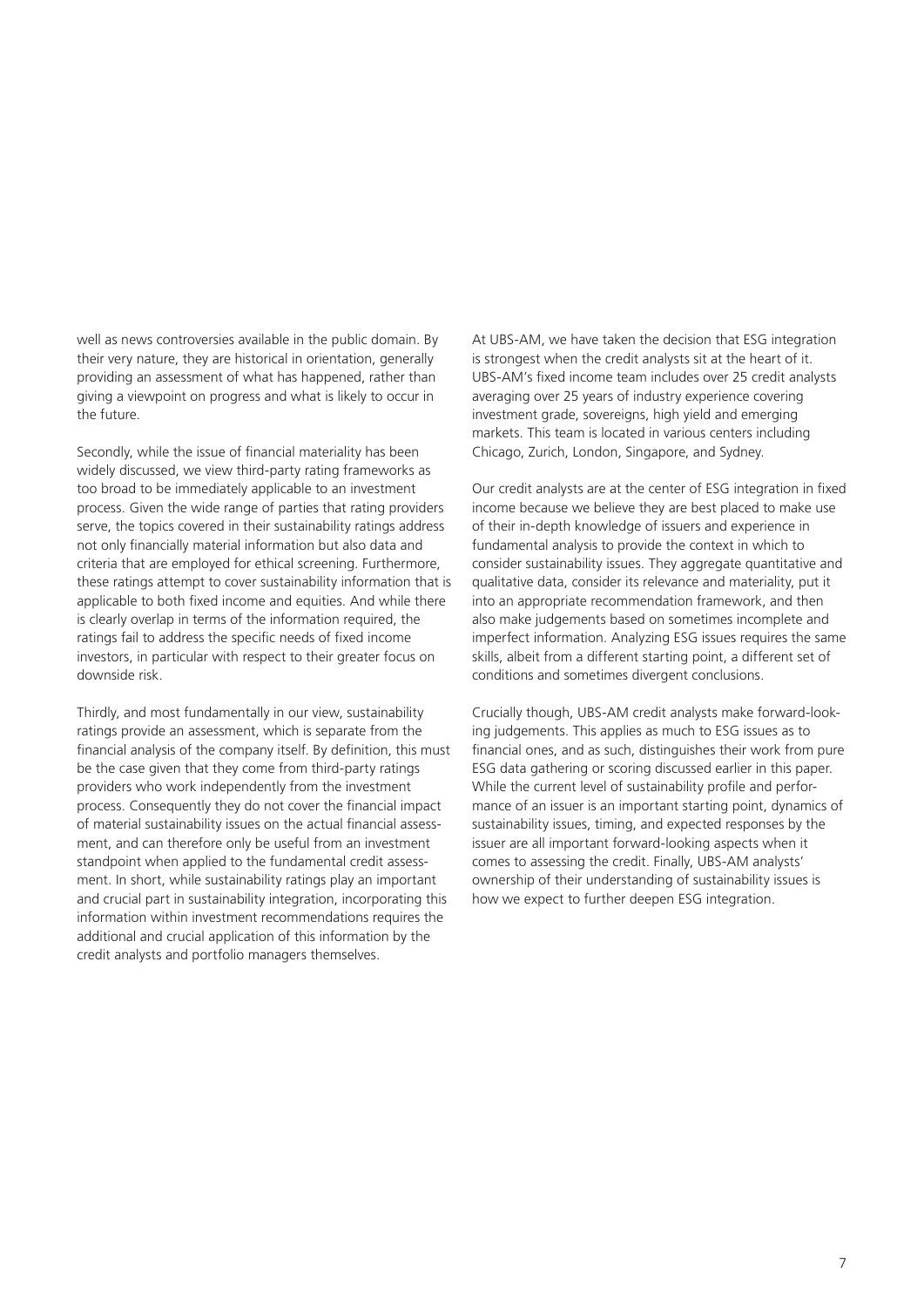Collaboration is an important part of the assessment process. Credit analysts are supported in the development of their ESG analysis by UBS-AM's sustainability investment research team. Through dialogue, they are able to address questions about the materiality of an issue, the quality of an issuer's management of its risks, and how to balance different levels of materiality, or the timing of how ESG issues are expected to develop. They also utilize various data sources to gather information.

The important pillars of ESG integration in our credit research process are:

**Materiality analysis:** The integration process is based on UBS-AM's materiality analysis, which was developed by our sustainable investment research team working in collaboration with our credit analysts. The frameworks are based on the recommendations of the Sustainability Accounting Standards Board, the weighting methodologies of our data providers, and in discussion with individual credit and equity analysts. This materiality analysis covers a variety of key issues across the range of sustainability factors, including corporate governance, products, business ethics, and labor. These issues are assessed for their overall credit impact, looking at the importance of a particular ESG issue, both on the creditworthiness of a debt instrument but also on its longer-term implications and impacts on the longer-term debt instruments of that issuer.

**Fundamental analysis:** Based on the materiality framework to focus on the most material issues, the credit analysts then assess a set of key ESG strengths and weaknesses for each issuer. Crucially, analysts focus their research and analysis on whether and to what extent the most material sustainability issues impact the fundamental creditworthiness and risk profile of the issuer. Analysts also look at recent controversies for an additional check on the management ability, as well as for potential future liabilities for possible material impacts on creditworthiness. The credit analysts determine whether the scale of the ESG issues is enough to impact the credit assessment. This leads them to provide an explicit assessment scored on a scale for each issue of whether, and to what extent, sustainability issues have an impact on the fundamental credit recommendation. The key test of this assessment is whether the scale of the ESG risks is significant enough to become one of the key considerations in the development of the issuer's creditworthiness going forward as well as the extent to which the ESG analysis leads to a change in credit opinion.

**Capturing outcomes:** The outcomes of our credit analysis are captured via our UBS ESG score which, put simply, requires analysts to make three key decisions for individual issuers:

- What is the material impact of sustainability issues on the fundamental credit assessment?
- What is the likely future direction of the ESG credit score?
- Does the ESG analysis lead to a change in credit opinion?

By systematically integrating ESG factors across our fixed income platform, we are moving a step closer to our stated ambition of broad sustainability integration across all asset classes.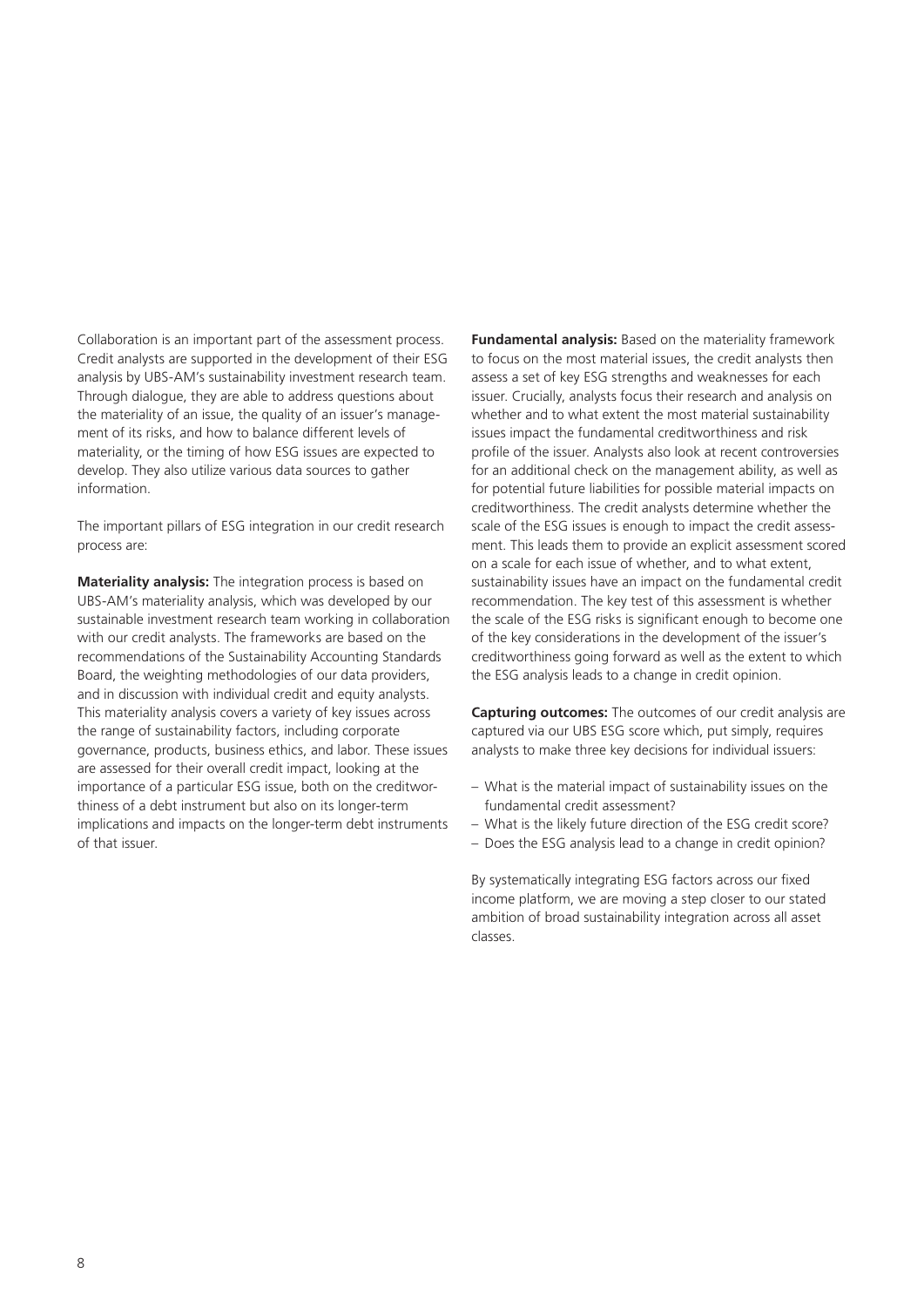### **How does an ESG corporate universe compare with a traditional one?**

When Bloomberg Barclays started their collaboration with MSCI to develop a suite of ESG indices in 2013, interest from investors was quite limited. Although most asset managers and investors welcomed the initiative, the actual flows to track these indices were not significant. At UBS Asset Management, we engaged with the providers early on to better understand their approach and process for index construction to be able to assess the impact and potential result on portfolios as and when our clients start investing. In July 2015, in response to demand from our clients, we launched the UBS ETF – Bloomberg Barclays MSCI US Liquid Corporate Sustainable, hedged to different currencies as the first mover in Europe.

We aimed to offer access to a liquid corporate universe consisting of companies that fulfil certain sustainability criteria measured by MSCI ratings.

We believe it is always essential to analyze the index universe before investing in order to understand the index construction methodology, which is also valid for ESG indices. The investors need to understand index dynamics and factors impacting index construction not only for the current index but also for future changes. Fixed income indices have different characteristics to equity indices, driven by the nature of the asset class. Fixed income indices contain higher numbers of securities, as one company typically has one stock listed but many outstanding bond issues. For example, the Bloomberg Barclays Global Aggregate Index contained 21,082 individual bond issues at the end of December 2017 compared to 3,157 stocks in the FTSE All-World Index (source: Barclays POINT and FTSE).

We aimed to offer access to a liquid corporate universe consisting of companies that fulfil certain sustainability criteria measured by MSCI ratings.

Fixed income indices also tend to be more dynamic and have higher turnover. As an indication, approximately 30 of the global bond index changes annually, compared to 3 of the global equity index. If additional rules and constraints are added, such as ESG considerations, the turnover will likely increase further, therefore ESG indices tend to have higher turnover than standard indices. To illustrate, Bloomberg Barclays US Corporate Sustainable Index has 3,200 securities compared to 5,600 in the Bloomberg Barclays US Corporate Index and the sustainable index has 8 higher turnover than the latter standard corporate index over one year driven by ESG Ratings. If we look at the EUR corporate bond universe, although it follows the same pattern of higher turnover, the substantially smaller universe only generates 2 of additional turnover. Turnover is an important consideration for fixed income investors, as it is the main driver of transaction costs represented by the bid-ask spread and tends to be higher than equity commissions. For example, the US corporate bond universe has a bid-ask spread of approximately 0.50 and the additional turnover leads to an extra 4 to 5 bps of transaction costs annually.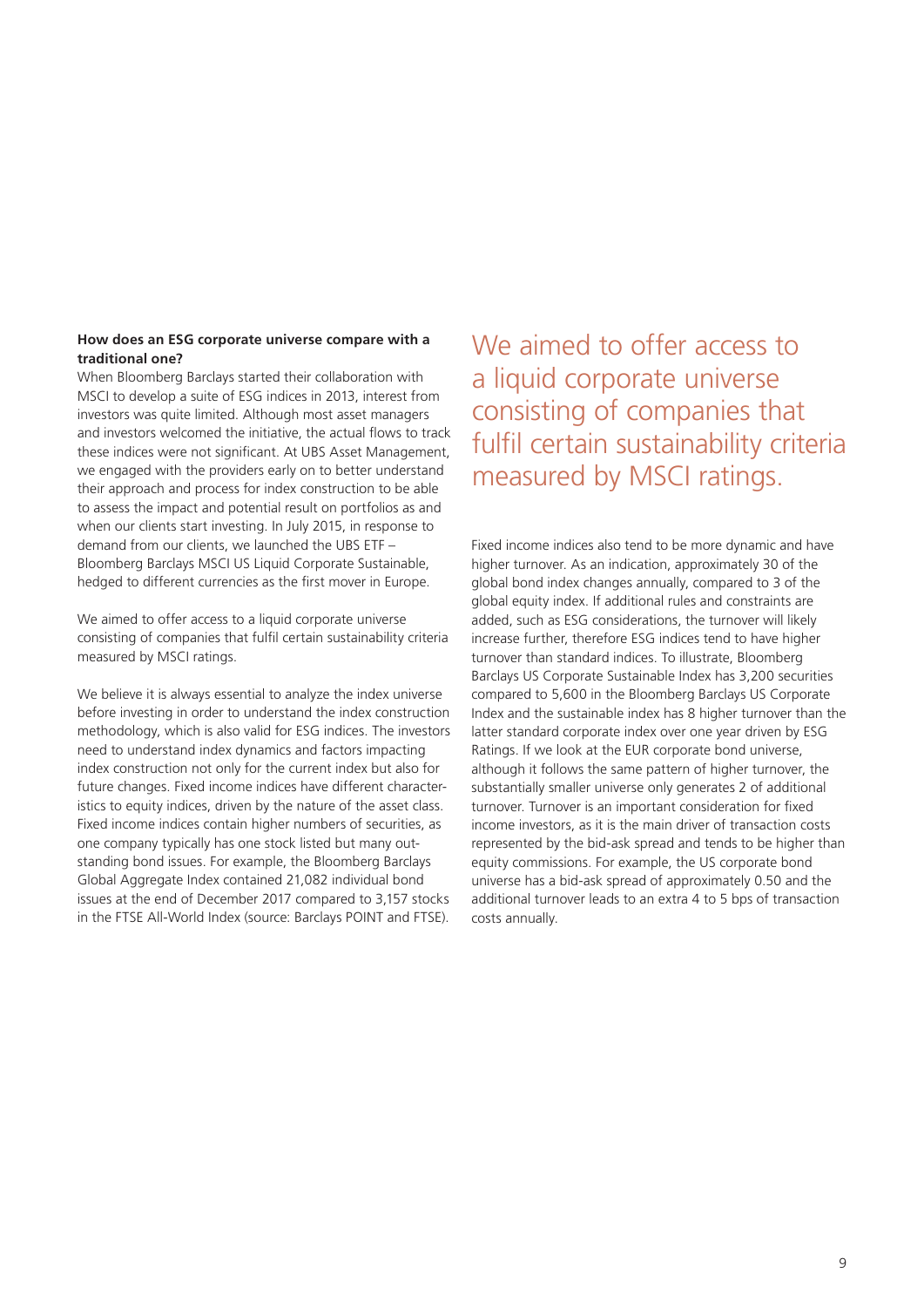As mentioned above, in recent years, there has been a proliferation of offerings by various providers spanning both traditional market value and alternative weighted indices. There can be various approaches to building indices, however, we will highlight three different themes applied by Bloomberg Barclays MSCI to construct the sustainable corporate index family:

**Socially responsible** indices negatively screen issuers that may be involved in business activities in conflict with values, or social norms.

**Sustainability** indices positively screen issuers (min BBB) based on MSCI's ESG Ratings, which are a best-in-class assessment of how well an issuer manages ESG risks relative to its industry or peer group.

**ESG-weighted** indices use MSCI ESG Ratings to apply tilts to the natural market value weights in favor of higher-rated/ positive momentum issuers and against lower-rated/negative momentum issuers.

The SRI index family is based on negative screening of issuers using the MSCI Business Involvement Screening Research (BSRI). These indices apply thresholds for index exclusions for companies involved in sectors, such as alcohol, gambling, tobacco, military weapons, civilian firearms, nuclear power, adult entertainment and genetically modified organisms (GMO). As an example, the Bloomberg Barclays MSCI US Corporate SRI Index reduces the traditional universe by about 1,000 securities, while most overall risk characteristics stay very similar to the standard index.

The sustainability indices are based on the MSCI ESG Ratings and each bond must have an ESG Rating of at least BBB. It is important to note that the ESG Ratings are different to traditional credit ratings. Furthermore, the index includes companies that are best-in-class among their peers. Lastly, there is an impact monitor applied to refine the screening to fulfill governance criteria to be considered best-in-class. For example, even though a company may be in an accepted sector and meet the ESG Rating criteria, if it is located in a country on the restricted list, it would be excluded from the index.



Source: Bloomberg Barclays Indices (calculations by UBS AM). Data as of January 2008–December 2018.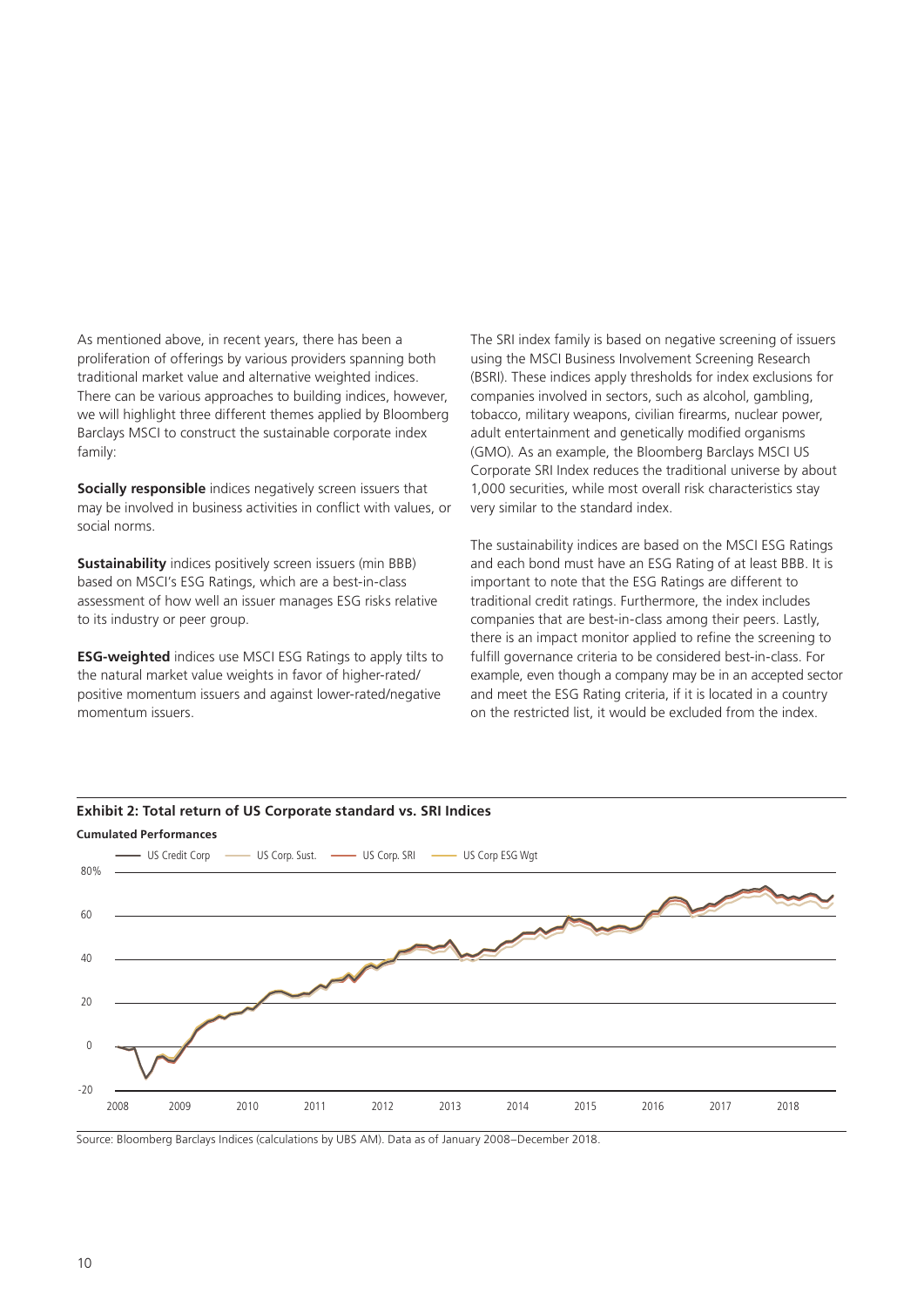This methodology reduces the index universe to fewer than 3,300 securities from approximately 5,600 in the traditional universe. Unsurprisingly, the sustainable universe has a notch better credit rating, as many of the index criteria should be part of the credit rating process. Again, as expected, this index has the largest performance difference versus the traditional index based on better credit quality.

The ESG-weighted index contains the same number of securities but each issuer's weighting is determined by ESG Ratings. These indices have relatively low tracking error versus the traditional index, yet that does not mean they are the same. This option is suitable for investors who prefer to be invested in traditional indices (as they are measured against them), but also seek to implement an ESG strategy while keeping relative risk low.

Investors are most interested in the total return of their portfolios following different indices. Exhibit 2 compares returns on these different indices versus the standard US corporate index. We observe that the standard index performed in line or better in the long term. In the last five years, all indices have posted similar performance.

We make similar observations in the EUR corporate universe.

At UBS Asset Management, we are happy to work with our clients to analyze a variety of universes and elaborate on different options. Similar to the traditional space, index selection is a key decision and requires detailed analysis.



**Exhibit 3: Total return of EUR Corporate standard vs. SRI Indices**

Source: Bloomberg Barclays Indices (calculations by UBS AM). Data as of January 2008–December 2018.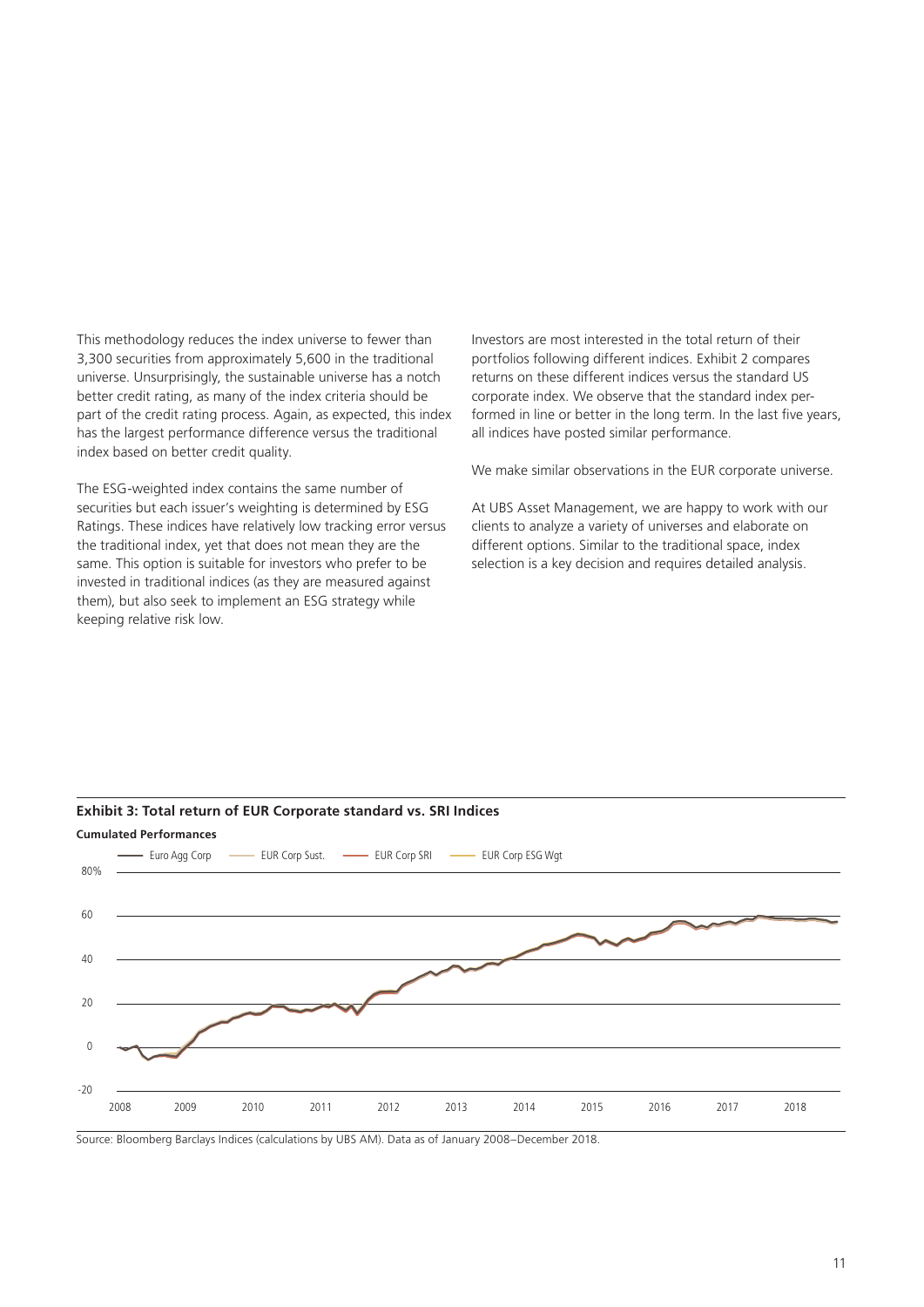### **Why green bonds are not the silver bullet**

Green bonds have been a growing market, almost doubling in size every year, providing a wide range of investors with a new instrument to channel financing into green projects. Therefore, we find it useful to provide some further thoughts on this developing market.

In early 2014, Bloomberg Barclays MSCI launched the Global Green Bond Index, followed by other index providers. Although a relatively small market, the differences between indices, in some cases, are substantial, so we reiterate that index analysis is essential as investors need to understand the index universe and construction.

Although the green bond market has grown exponentially in recent years with interest from sustainability-focused investors as well as traditional investors, it is still quite small in size. The Green Bond Index has 304 issues, whereas the Bloomberg Barclays Global Aggregate Index has 22,742 (as of the end of December 2018). Although the market values are different, we still believe that the indices are comparable from a risk-return perspective given the global footprint and the types of issuers included. Both indices are of similar duration, about seven years, but Green Bond Index yield is ~0.20% lower. This should take into consideration that the Green Bond Index is also the only global index where the EUR component (62%) is larger than USD (27%). By comparison the Global Aggregate comprises 25% and 45% respectively.

The Global Aggregate index includes debt outstanding for all funding requirements whereas the Green Bond index includes only funding for eligible projects and proceeds are earmarked for those specific purposes. Therefore, the index composition and dynamics, such as issuer weights and sector allocation of the two indices are quite different.

Exhibit 4 clearly shows that close sector comparison is not appropriate and we should look at the different dynamics driving these differences. The green bond universe is expected to continue growing at a fast pace, which would be beneficial for all parties. The current tilt towards European issuers or at least EUR-denominated issues could disappear once the US issuers embrace green bonds as a funding source for their green projects. Needless to say, the governments would make

|                               | <b>Global Agg</b> | <b>Global Green Bond Index</b> |
|-------------------------------|-------------------|--------------------------------|
|                               |                   | Market Value (%)               |
| <b>Treasury</b>               | 54.43             | 11.41                          |
| Government-Related            | 11.72             | 52.22                          |
| Agency                        | 5.38              | 26.61                          |
| <b>Local Authority</b>        | 2.93              | 7.83                           |
| Sovereign                     | 1.23              | 1.39                           |
| Supranational                 | 2.19              | 16.39                          |
| Corporate                     | 18.52             | 32.88                          |
| <b>Industrial</b>             | 10.12             | 3.21                           |
| Utility                       | 1.45              | 13.57                          |
| <b>Financial Institutions</b> | 6.95              | 16.1                           |
| Securitized                   | 15.33             | 3.49                           |
| <b>MBS Passthrough</b>        | 11.6              | $\overbrace{\phantom{12333}}$  |
| ABS                           | 0.26              | 0.13                           |
| <b>CMBS</b>                   | 0.81              | 0.2                            |
| Covered                       | 2.67              | 3.16                           |

Source: Barclays POINT. Data as of December 2018.

### **Exhibit 4: Sector allocation comparison**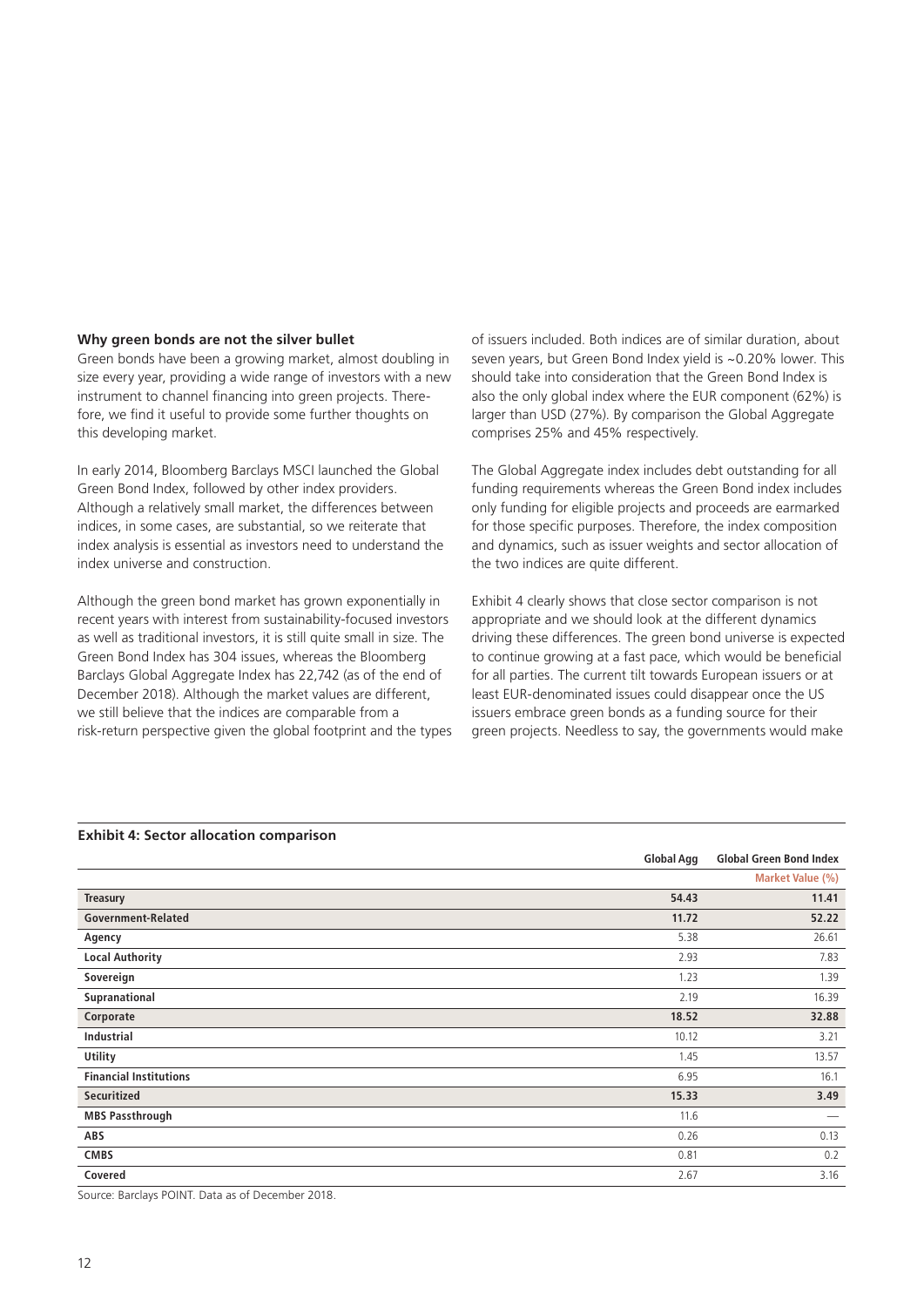the biggest impact on such a universe. Currently, only very few sovereigns have issued green bonds but, these are relatively large issues compared to the EUR 500 million to 1 billion denominated corporate issues outstanding. Lastly, given the universe is still rather small, every new issue has a proportionately bigger impact on the existing universe. As mentioned before, should governments start to issue green bonds, the sector allocation will change dramatically and the overall yield would likely drop, given most issuers today are corporations and supranational organizations, which typically offer higher yield than government bonds.

All these differences are also becoming visible in the performance comparison between the two indices over a few years.

It is not advisable to draw too many conclusions given the short performance history. Also, index composition and dynamics currently are quite different for the two indices. For example, the green bond index still has few issuers so every issue has a much bigger impact on the index risk-return characteristics. We expect these dynamics will likely continue in the near future and will continue to drive idiosyncratic risks. Beside the standard bond index comparison, we need to be aware that not every newly-issued green bond will be included in the universe as there are additional index inclusion criteria; MSCI adds a filter to ensure a certain quality of "green" is achieved.

These eligibility criteria reflect themes articulated in the Green Bond Principles and require commitments about:

- Stated use of proceeds.
- Process for green project evaluation and selection.
- Process for management of proceeds; and
- Commitment to ongoing reporting of the environmental performance of the use of proceeds.

Bonds are classified into one of seven themes according to the MSCI ESG Research Green Bond taxonomy, (i) Alternative Energy, (ii) Energy Efficiency, (iii) Pollution Prevention, (iv) Sustainable Water, (v) Green Building, (vi) Climate Adaptation and (vii) Other.





Source: Bloomberg Barclays Indices (calculations by UBS AM). Data as of January 2014– December 2018.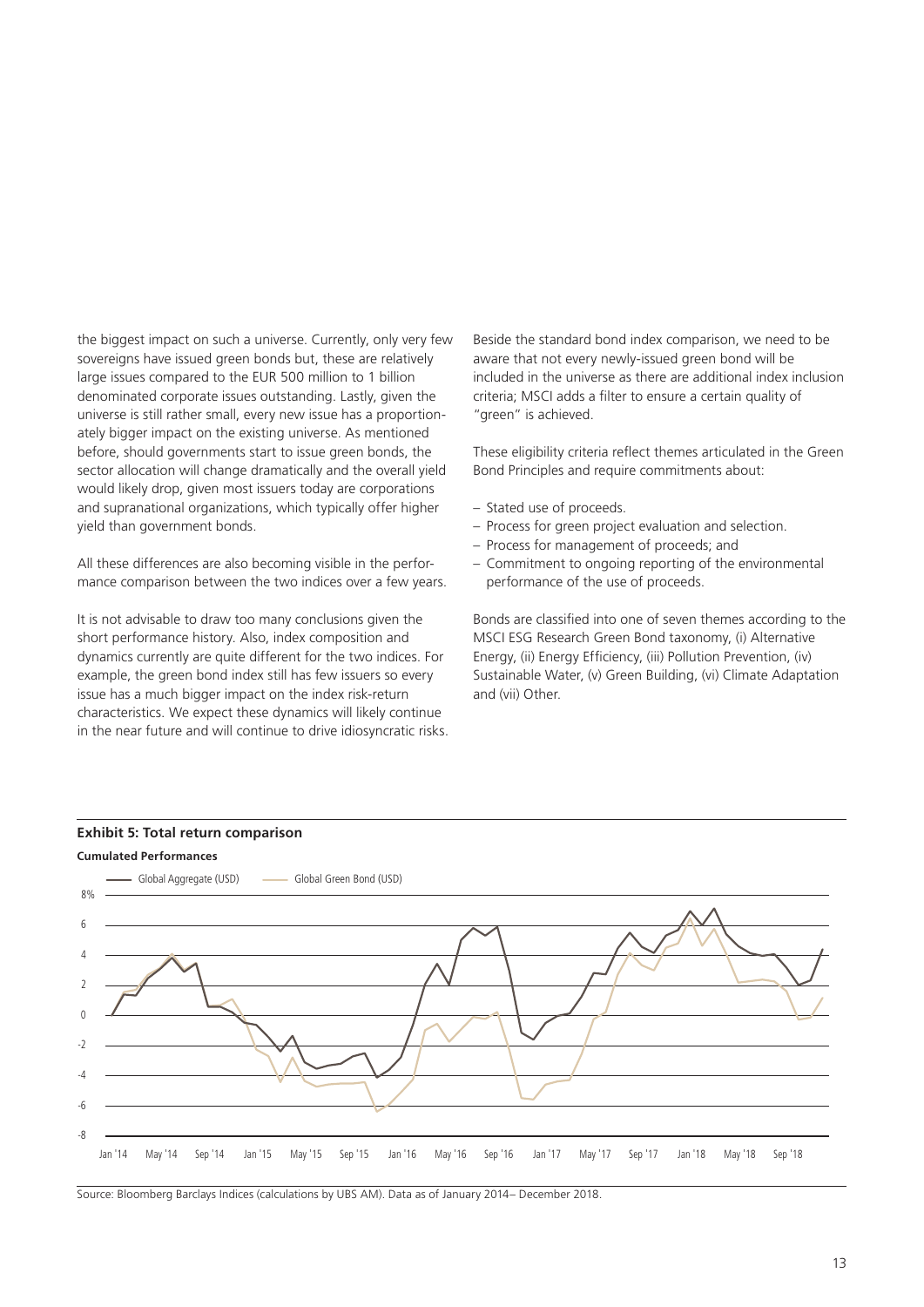At the same time, the lack of standardization of the Green certificates available to companies makes it hard to guarantee the quality of the green bond. For that reason, investors should be extra careful when investing in funds, which are labelled "Green" but do not have an additional screening in place. As an active manager, one would want to have a fundamental analysis in place, which does not only cover the traditional credit metrics of a company, but also the quality of the green project to be financed by the green bond issuance. Another challenge for active managers is that investing actively within the rather small universe today may prove very difficult, not only because of the limited opportunities, but also due to the liquidity which, as of today, is still much lower in green bonds than in traditional bond markets. This may well be explained by three reasons. Firstly, today's green bond investors often focus on buy-and-maintain portfolios, hence bonds are purchased in the primary market and will seldom be sold or traded. Secondly, the lack of active managers in the space does not help to create a well-defined relative value analysis framework with pricing often being driven by the issuer, and not by the investors. Lastly, an active manager would likely see value in managing a green bond fund by choosing the best green bonds, but in addition, adding non-green bonds, which is often a challenge from the impact or sustainability point of view (the original idea behind investing in green bonds). The market will surely continue to evolve very quickly and market participants, whether dedicated green bond investors or not, will need to actively participate.

### Bibliography

World Bank, (2018) *Incorporating Environmental, Social, and Governance (ESG) Factors Into Fixed Income Investments*. OECD, (2006) *UN Principles for Responsible Investment (PRI).*

*This paper is adapted from Sustainable Investing Handbook, by UBS Asset Management, Principles for Responsible Investment Initiative and MSCI Inc., 2018.*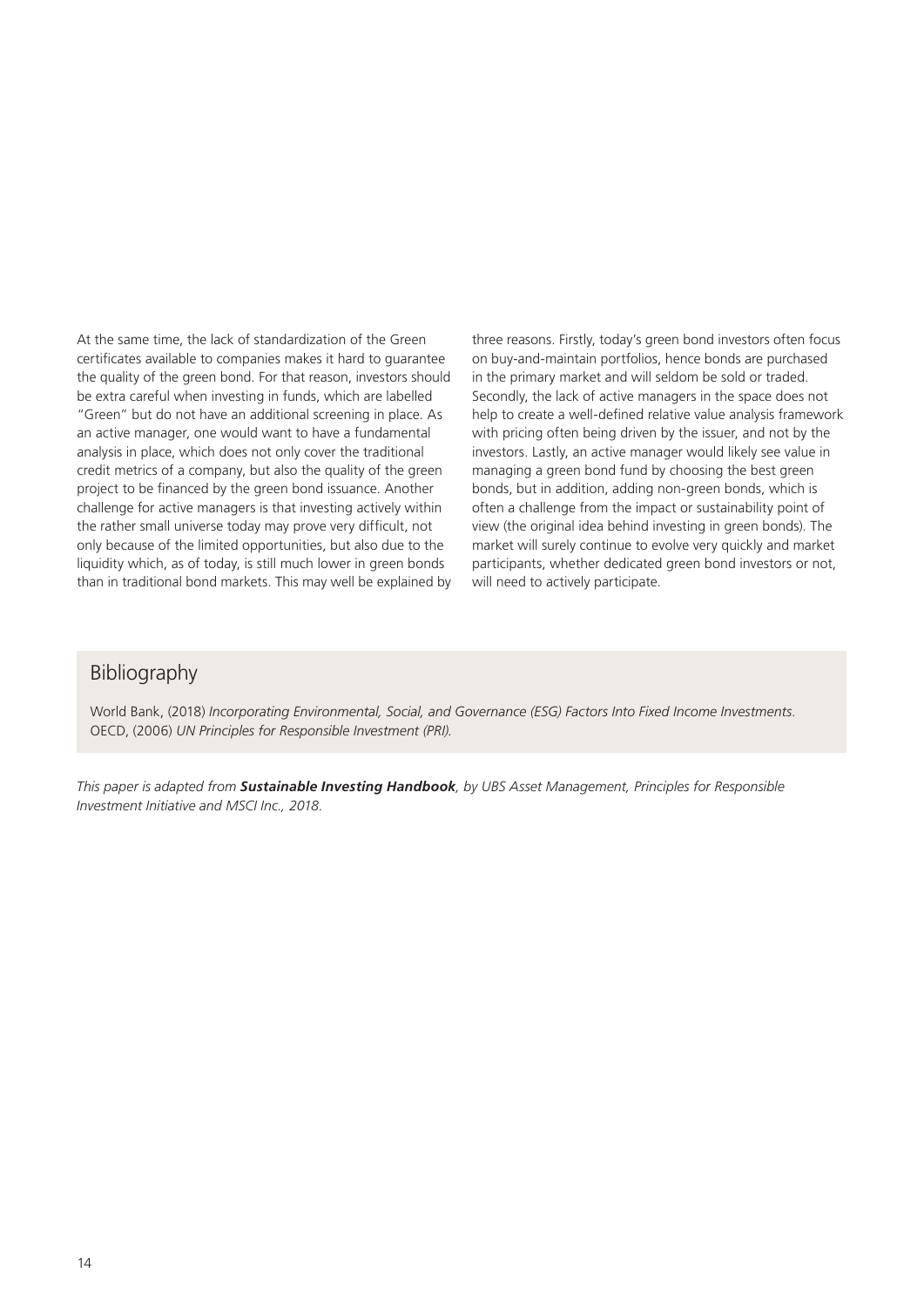# About the authors

### **Matthias Dettwiler**

Matthias Dettwiler is Head of Index Fixed Income and has overall responsibility for all index tracking fixed income portfolios globally, including exchange traded funds. Prior to being appointed to his current role in November 2012, Matthias headed the FX and Global Bonds team in Zurich, and was responsible for implementing active and passive global bond strategies across Zurich-based portfolios. In addition, he was a senior portfolio manager of USD denominated money market, short and medium term aggregate and credit mandates for more than ten years. Matthias holds the "Certified International Investment Analyst" designation and the "Swiss Federal Diploma for Expert in Finance and Investment". He is a member of the European Council of Bloomberg Barclays Indices and the FTSE EMEA Bond Index Series Advisory Committee.

### **Francis Condon**

Francis Condon is a Senior Sustainable Investing Research Analyst and is responsible for projects supporting ESG in Fixed Income, as well as content specialist on climate change and on sustainability in the energy, materials, and utilities sectors. Prior to joining UBS, he was a Senior ESG Analyst at RobecoSAM responsible for research in the oil & gas and mining sectors. Previous roles in sustainable finance include Senior Engagement Specialist at Robeco, and Vice President Sustainability at ABN Amro where he implemented the sustainability strategy, and carried out environmental & social risk assessments. Earlier, he was also a Senior Equity Analyst at ABN Amro and Equity Analyst at Prudential Plc. Francis holds an MPhil and BSc (Hons) in Mining Engineering from University of Nottingham, has a Postgraduate Certificate in Sustainable Business from the University of Cambridge Institute for Sustainability Leadership and is an alumnus of their Climate Change Leaders Programme. He has also completed the London Business School Investment Management Programme, and the associate qualifications for the UK Society of Investment Professionals.

### **Oya Ecevit**

Oya Ecevit is a Fixed Income Specialist within the Fixed Income team with a focus on index fixed income and sustainable fixed income strategies. In this role she is responsible for communicating our investment capabilities to clients and consultants, working on fixed income business development and responding to client requests. Oya joined UBS Asset Management in July 2013. Prior to this, she worked at Wellington Management in Boston and London, as a portfolio analyst on the Global Fixed Income team where she was responsible for beta management and implementation of active strategies across a range of global bond portfolios. Later, she moved to the business development team, focusing on prospects and consultants in the UK. Previously, Oya was an operations manager at IFX Markets in Boston. Oya holds the Investment Management Certificate (IMC).